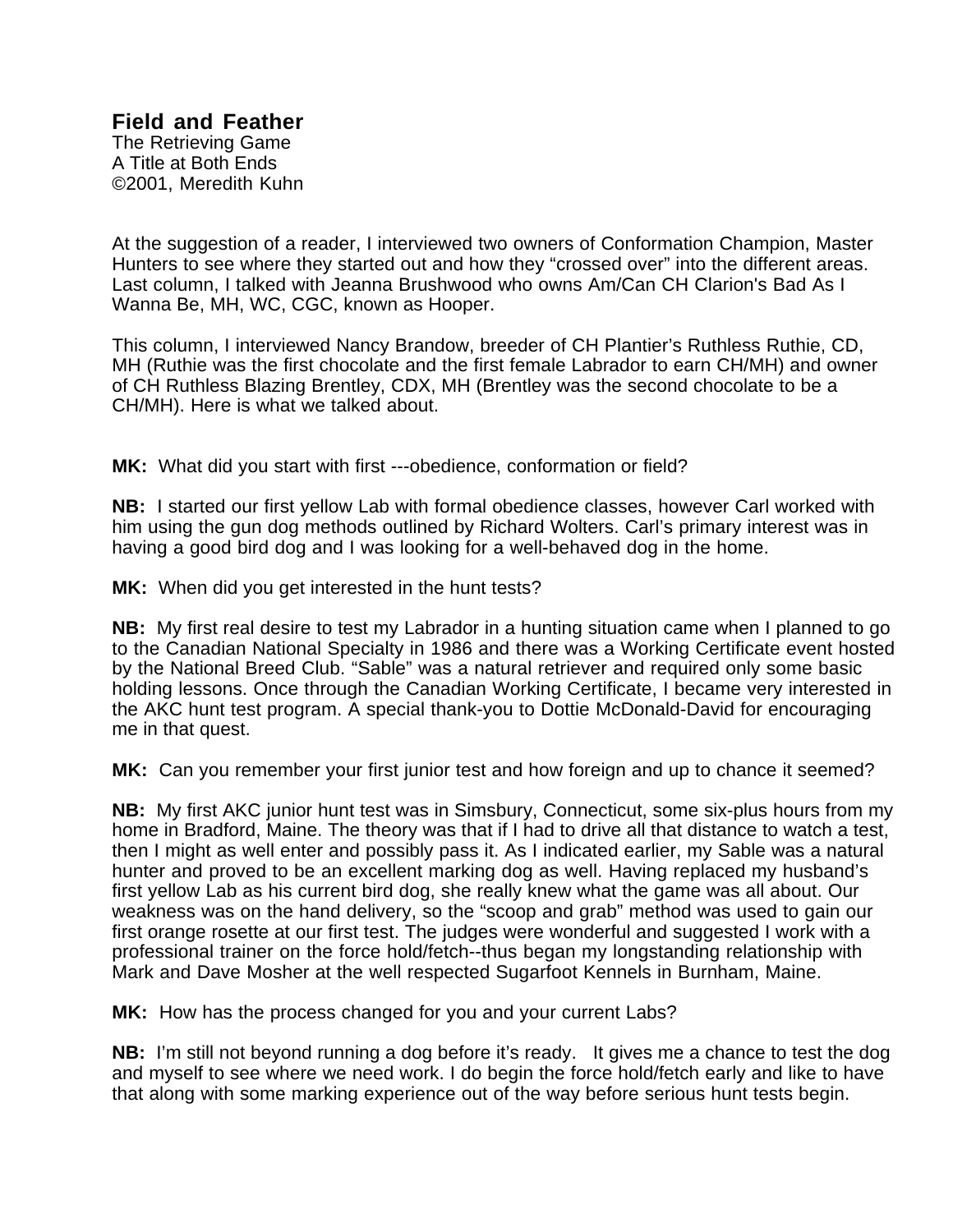That's an excellent reason to encourage more working certificate events and sanctioned hunt tests (author's note: a sanctioned test is approved by AKC and run according to AKC rules and regulations, but ribbons awarded do not count toward a title). It gives the handler and dog an opportunity to get out in a test-like situation before attempting a licensed event.

**MK:** Have you seen a different side to your dogs in the field?

**NB**: Clearly the young dog is less controlled and his attention becomes focused on the world around him--which is all motion and excitement. With the more experienced Lab, I often feel they now have developed much higher expectations of me…many times I believe I let them down. Fortunately, they continue to love me not matter what my performance is in training or in a test situation.

(Author's note: I have seen that look of disappointment from my dogs both at the line and when we are hunting! It's like they are saying, "Hey, I did my part—what's YOUR excuse?")

**MK:** When you are working with a new pup, when do you introduce field elements?

**NB:** I encourage the basic retrieving instincts as soon as I see them demonstrating it in the whelping box. We provide interesting and soft things to retrieve and carry around. Typically they have some form of feathers by five or six weeks. Gun shots are just so common around our kennel that the introduction there is as soon as their little ears are open for noise. What I find interesting is not when I've introduced the pups to birds, but when "mom" does it for me. I'm sure many breeders have had the same experience...mom grabs a training bird out of the bucket when your not looking and you find it in the whelping box.

**MK:** Do your dogs participate in multiple activities—field and show for example—at the same time, or do you complete one aspect before working on the next?

**NB:** Whether it is wise or not, my dogs participate in all of my areas of interest concurrently…field, show, obedience and therapy dog work. I believe to have a successful competitor, the dog needs experience and needs to develop a comfort level in all arenas at a young age. I don't participate in an event always hoping for a winning ribbon. I'm often participating for the pure fun of working with my dog and to develop the confidence and experience to make that dog a successful competitor in the future. It's tough to take a dog that's being worked hard in field or upper level obedience and is not necessarily in show weight—i.e. coat and weight--and expect to go Winners or Best of Breed. I also won't run a dog in utility or master in show weight. I'd like to say it doesn't matter, but when I feel the dog is ready to be shown and is in good condition for the breed ring, it is typically too heavy to take the jumping or multiple marks the advance testing level requires. They are athletes and conditioning is critical. That doesn't mean that you won't see me in the utility ring and then in the breed ring with the same dog, only that I know from experience I will not be as competitive with a dog in the breed ring that is in good obedience weight and field condition. It has become two different worlds and makes the challenge of moving between them all that more fun and rewarding when it can be done successfully.

**MK:** It is disappointing that the breed standard for Labradors states, "Labrador Retrievers shall be shown in working condition well-muscled and without excess fat" but the Labradors